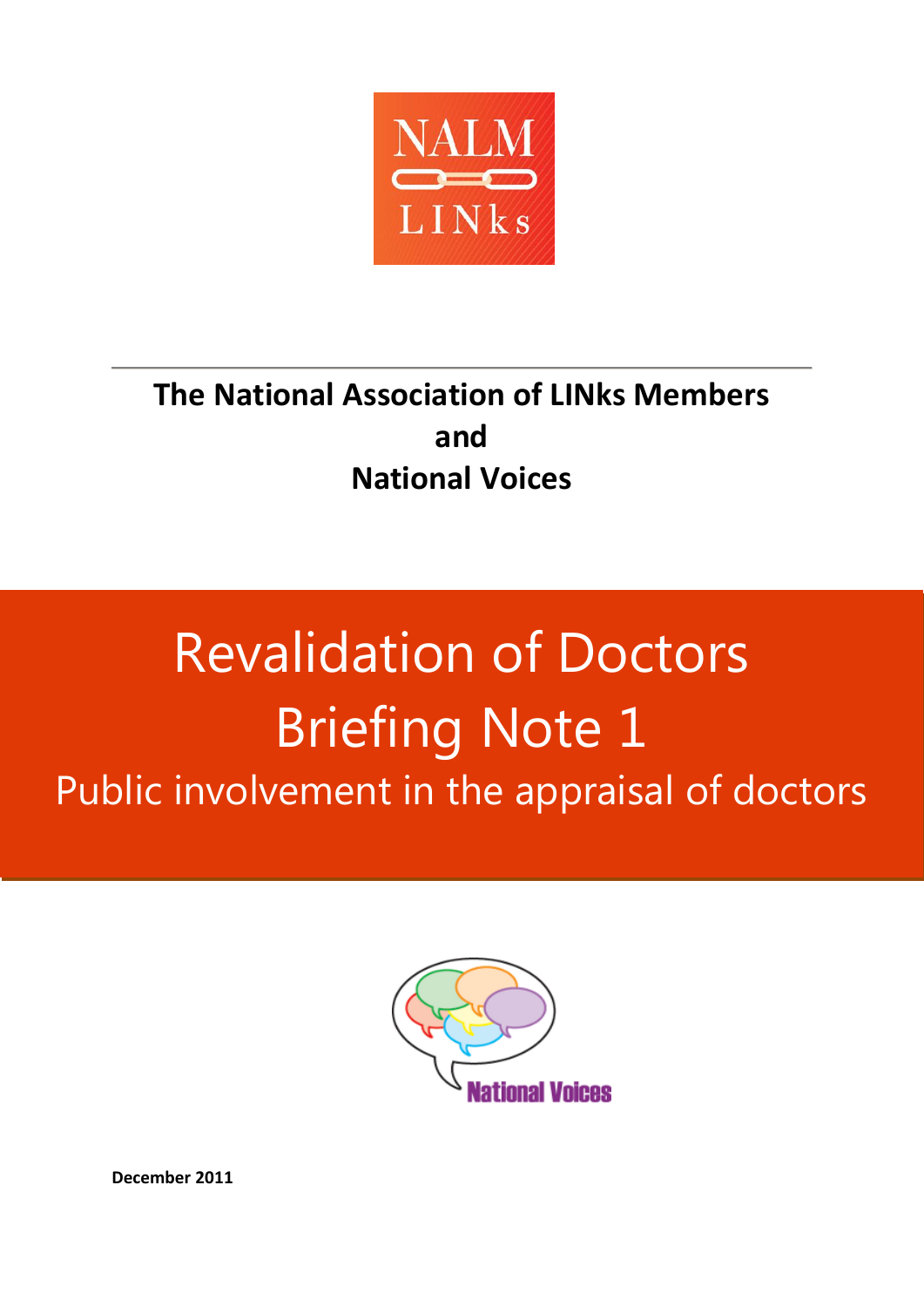

# **NATIONAL ASSOCIATION OF LINks MEMBERS**

**CHAIR: MALCOLM ALEXANDER [Nalm2008@aol.com](mailto:Nalm2008@aol.com) 30 Portland Rise 0208 809 6551 LONDON, N4 2PP** 

**VICE CHAIR: RUTH MARSDEN [ruth@myford.karoo.co.uk](mailto:ruth@myford.karoo.co.uk) The Hollies 01482 849 980 George Street COTTINGHAM, HU16 5QP**

**[www.nalm2010.org.uk](http://www.nalm2010.org.uk/)**



#### **NATIONAL VOICES**

**CHIEF EXECUTIVE: JEREMY TAYLOR 202 Hatton Square 16 Baldwins Gardens EC1N 7RJ TEL: 020 3176 0738 [info@nationalvoices.org.uk](mailto:info@nationalvoices.org.uk)**

**<http://www.nationalvoices.org.uk/>**

**NATIONAL VOICES BOARD MEMBER: STEPHEN FISHER**

**202 Hatton Square 16 Baldwins Gardens EC1N 7RJ TEL: 020 3176 0738 [steversi@talktalk.net](mailto:steversi@talktalk.net)**

**<http://www.nationalvoices.org.uk/>**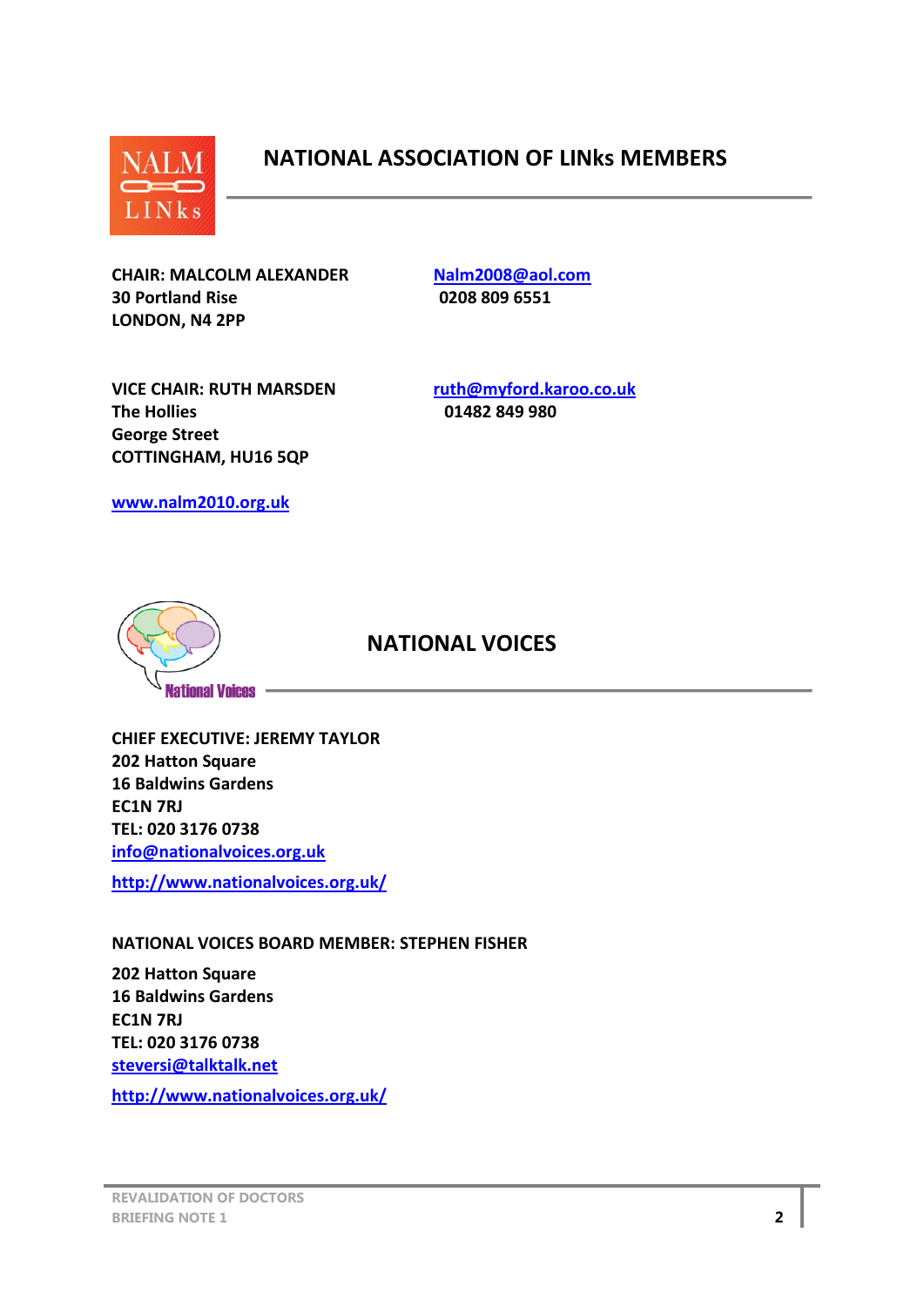# **Contents**

|                                               | <b>Introduction</b>                                         |  |  |  |  |  |  |  |  | 4  |
|-----------------------------------------------|-------------------------------------------------------------|--|--|--|--|--|--|--|--|----|
|                                               | 1. What is Revalidation?                                    |  |  |  |  |  |  |  |  | 5  |
|                                               | 2. Are all doctors required to be licensed and revalidated? |  |  |  |  |  |  |  |  | 5  |
|                                               | 3. What is the purpose of revalidation?                     |  |  |  |  |  |  |  |  | 5  |
|                                               | 4. What is the process?                                     |  |  |  |  |  |  |  |  | 6  |
| 5.                                            | Guidance                                                    |  |  |  |  |  |  |  |  | 6  |
| 6.                                            | Public involvement in revalidation                          |  |  |  |  |  |  |  |  | 6  |
| 7.                                            | Locum doctors                                               |  |  |  |  |  |  |  |  | 7  |
| 8.                                            | National Quality Board (NQB)                                |  |  |  |  |  |  |  |  | 7  |
| 9.                                            | <b>Shortages of Assessors</b>                               |  |  |  |  |  |  |  |  | 7  |
|                                               | 10. Readiness survey (ORSA)                                 |  |  |  |  |  |  |  |  | 7  |
|                                               | ORSA response rates                                         |  |  |  |  |  |  |  |  | 8  |
|                                               | 11. Role of the CQC                                         |  |  |  |  |  |  |  |  | 8  |
|                                               | 12. Key organisations supporting revalidation               |  |  |  |  |  |  |  |  | 9  |
|                                               | 13. Access to information for patients' groups              |  |  |  |  |  |  |  |  | 9  |
|                                               | 14. Volume of appraisals in NHS Trusts                      |  |  |  |  |  |  |  |  | 9  |
|                                               | 15. Remediation                                             |  |  |  |  |  |  |  |  | 9  |
|                                               | 16. National Clinical Assessment Service (NCAS)             |  |  |  |  |  |  |  |  | 9  |
|                                               |                                                             |  |  |  |  |  |  |  |  |    |
|                                               | <b>Appendix:</b>                                            |  |  |  |  |  |  |  |  |    |
| Email from Steven Fisher to Philip Finn (GMC) |                                                             |  |  |  |  |  |  |  |  | 10 |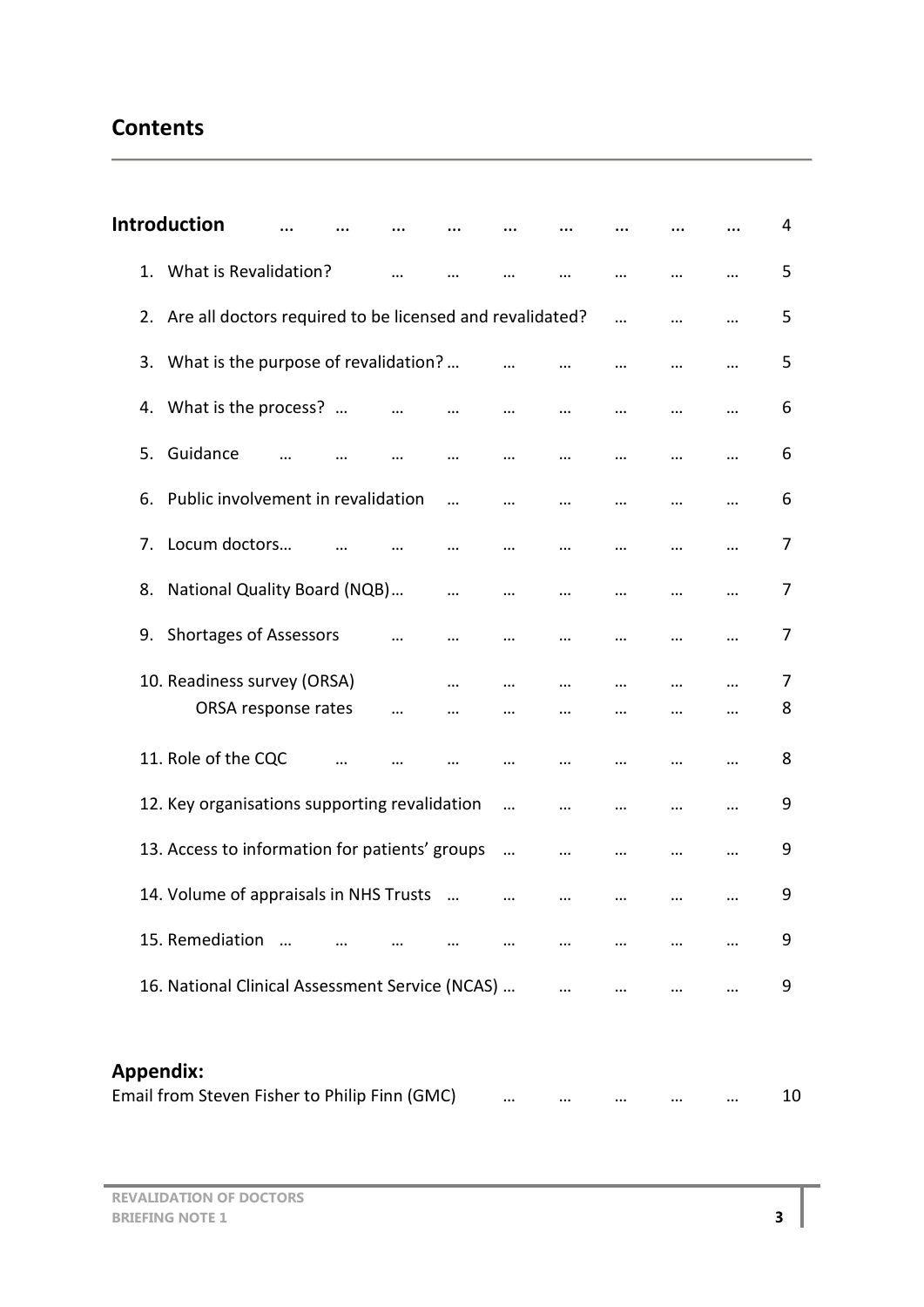# **Introduction**

I attended on behalf of National Voices and NALM on November 23<sup>rd</sup> 2011. The ERDB has been set up to assess the state of readiness in England (including the NHS) for revalidation.

The registration and licensing of doctors is a UK wide issue which is delegated by the Secretary of State for Health to the GMC. However, health policy and delivery is a delegated power to the four constituent countries within the UK, who are responsible for delivering the revalidation activities within their own country. The UK Revalidation Programme Board (UKRPB) monitors UK wide responsibilities, (including the GMC), co-ordinates with the 4 country specific delivery boards, and reports back to the GMC Board, and advises the SoS on state of readiness for revalidation. The UKRPB is chaired by Sir Keith Pearson, and has members from the four countries' Department of Health, Royal Medical Colleges, and other stakeholders, including patients. We are represented on the UK Board by Stephen Fisher on behalf of National Voices.

The Revalidation process should be signed off in 2012-13 to David Nicholson, and the SoS will then decide based on the evidence from the ERDB in Summer 2012 whether the process can formally begin.

Malcolm Alexander, NALM/NV

Note:

- **An R.O. is a 'responsible officer'. Most are Medical Directors at the moment.**
- **R.S.T. is the NHS Revalidation Support Team [http://www.revalidationsupport.nhs.uk/about\\_revalidation.php](http://www.revalidationsupport.nhs.uk/about_revalidation.php)**
- **ERDB = English Revalidation Delivery Board**
- **UKRPB = United Kingdom Revalidation Programme Board.**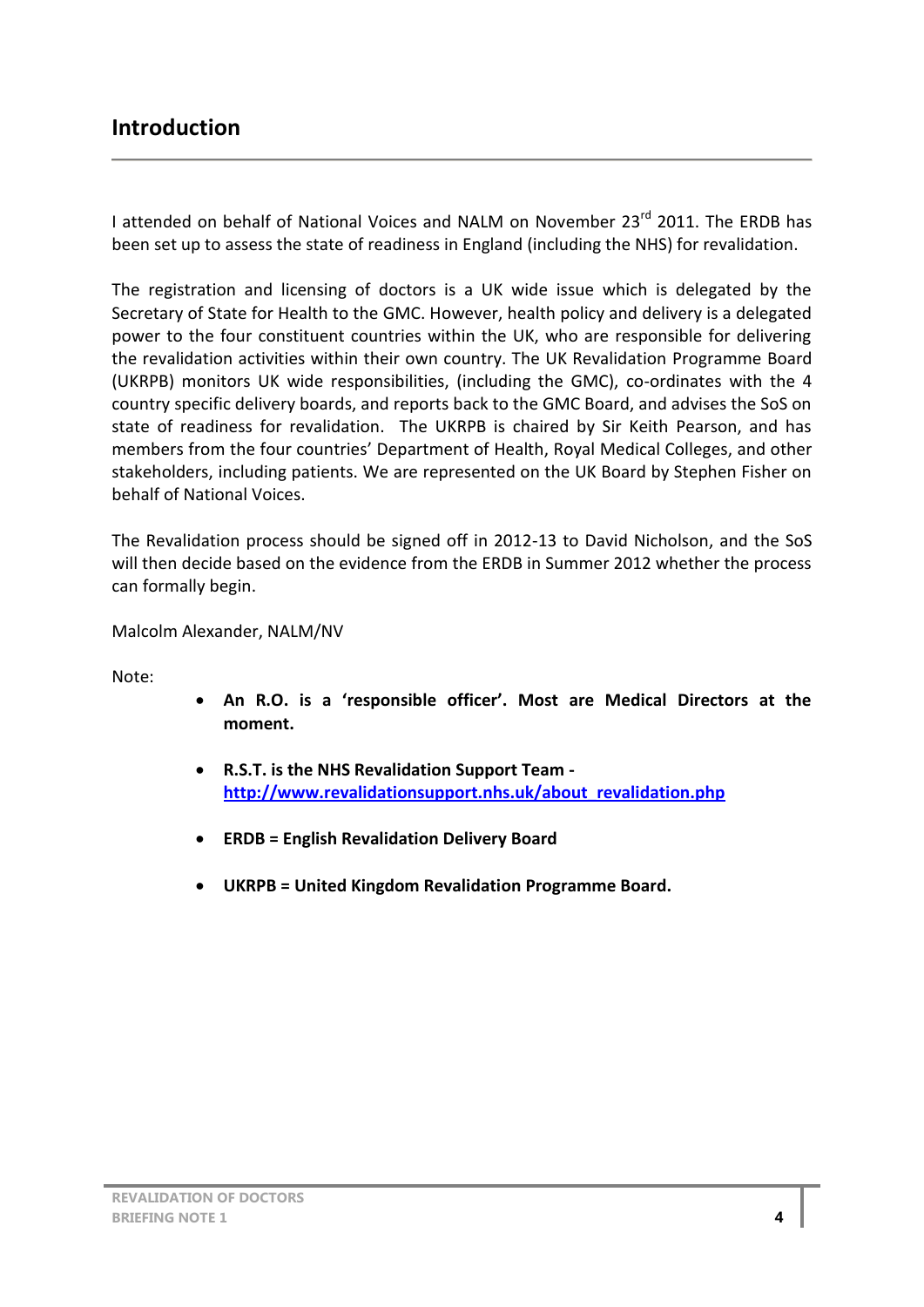#### **1) What is revalidation?**

"The purpose of revalidation is to ensure that doctors remain up-to-date and continue to be fit to practise. It aims to support doctors in their professional development, to contribute to improving patient safety and quality of care, and to sustain and improve public confidence in the medical profession. It also seeks to facilitate the identification of the small number of doctors who are unable to remedy significant shortfalls in their standards of practice. To achieve these aims, the General Medical Council (GMC) will require assurance that local systems of medical appraisal and clinical governance function effectively and fairly in distinguishing between satisfactory and unsatisfactory performance, and that responsible officers are making correct and valid recommendations".

The introduction of medical revalidation throughout the UK means doctors who wish to retain their license to practice in the UK, will need to demonstrate that they are up-to-date and fit to practice.

The General Medical Council (GMC) published two documents, [Good Medical Practice](http://www.gmc-uk.org/doctors/revalidation/revalidation_gmp_framework.asp)  [Framework for Appraisal and Revalidation](http://www.gmc-uk.org/doctors/revalidation/revalidation_gmp_framework.asp) and [Supporting Information for Appraisal and](http://www.gmc-uk.org/Supporting_information.pdf_42293176.pdf)  [Revalidation,](http://www.gmc-uk.org/Supporting_information.pdf_42293176.pdf) which underpin the revalidation process. For more information, please visit the [GMC website.](http://www.gmc-uk.org/doctors/revalidation.asp)

# **2) Are all doctors required to be licensed and revalidated?**

Not all doctors are required to be licensed and, therefore, subject to revalidation. For most doctors, there is a statutory requirement to be licensed (either in primary or secondary legislation), and this will include GPs and hospital doctors. For some doctors, the requirement to be licensed is included in their contract of employment, but there will be other groups of doctors who are not currently required to be licensed and, therefore, are not required to take part in revalidation. Each doctor is responsible for knowing if they are required to be licensed, and ensure that they seek to revalidate. All doctors who write prescriptions and sign death certificates are required to be licensed.

# **3) What is the purpose of revalidation?**

The purpose of revalidation is to provide greater assurance to patients and the public, employers and other healthcare professionals, that licensed doctors are up-to-date and fit to practice.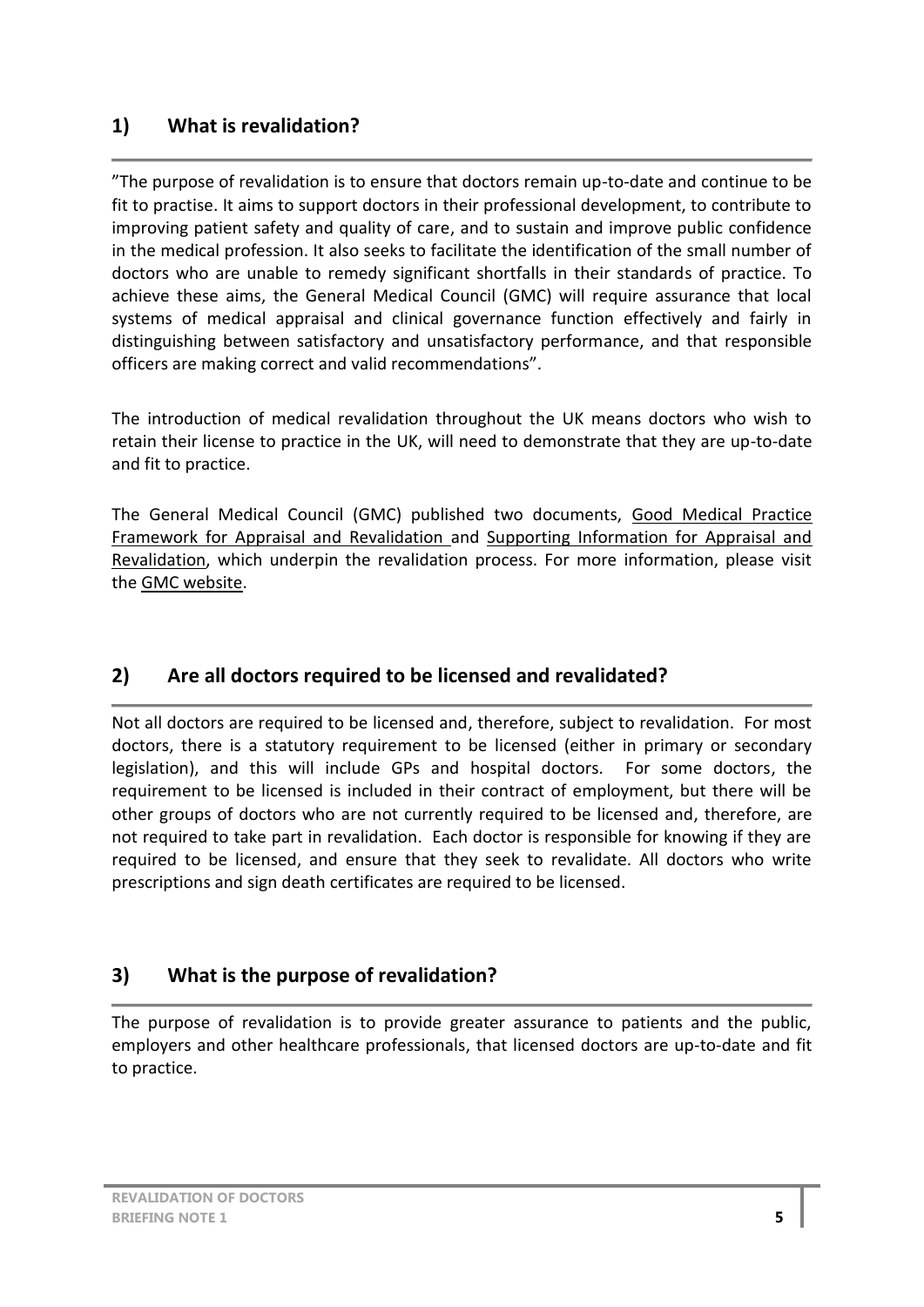#### **4) What is the process?**

Doctors will be appraised annually by a colleague, who will be accountable to the Responsible Officer for the hospital/area. These appraisals should consider the professional practice of the doctor, and feed into the Revalidation process, which takes place every five years. Revalidation is essentially a process not an event, but it will culminate in a recommendation by the Responsible Officer to the GMC, that the doctor is revalidated or not. Revalidation will result in the extension of the doctor's license to practice for 5 years.

A new feature which revalidation will introduce to the doctor's appraisal, is patient and colleague feedback (also known as Multi Source Feedback – MSF). As patient representatives, we are concerned that the current GMC proposals and guidance for patient feedback are un-ambitious and limited. As patient representatives on the ERDB and UKRPB, we have pressed the GMC for an adequate response and met them on December  $12<sup>th</sup>$  to discuss public involvement in this process.

At the meeting on December  $12^{th}$ , we discussed the GMCs draft patients' questionnaire and emphasised the need for the patients' voice to be representative and embedded throughout the appraisal and revalidation process. We made clear that we want the process of patient involvement to be real – not window dressing. We discussed methods for ensuring that all relevant information (complaints, incident and accidents reports and relevant outcomes from serious incident reports), becomes available during the appraisal process. We asked the GMC colleagues to provide support for a workshop to be run by NV on public involvement in revalidation.

ERDB = English Revalidation Delivery Board UKRPB = United Kingdom Revalidation Programme Board.

# **5) Guidance**

The GMC is accountable to the Privy Council (and the Health Select Committee) for the development and operation of the revalidation process, and provides guidance to doctors, Responsible Officers, and others involved, including patients and colleagues. Revalidation will be every five years and assessment every year. The DH will be accountable for ensuring that the system is working.

#### **6) Public involvement in revalidation**

At the ERDB on November  $23^{rd}$  2011, (MA) emphasised the importance of patients and the public in the Programme, and that this should be highlighted in the Project/Milestones Plan. He asked for the important role of HealthWatch and ICAS to be acknowledged in raising concerns and issues about doctors during the process of revalidation.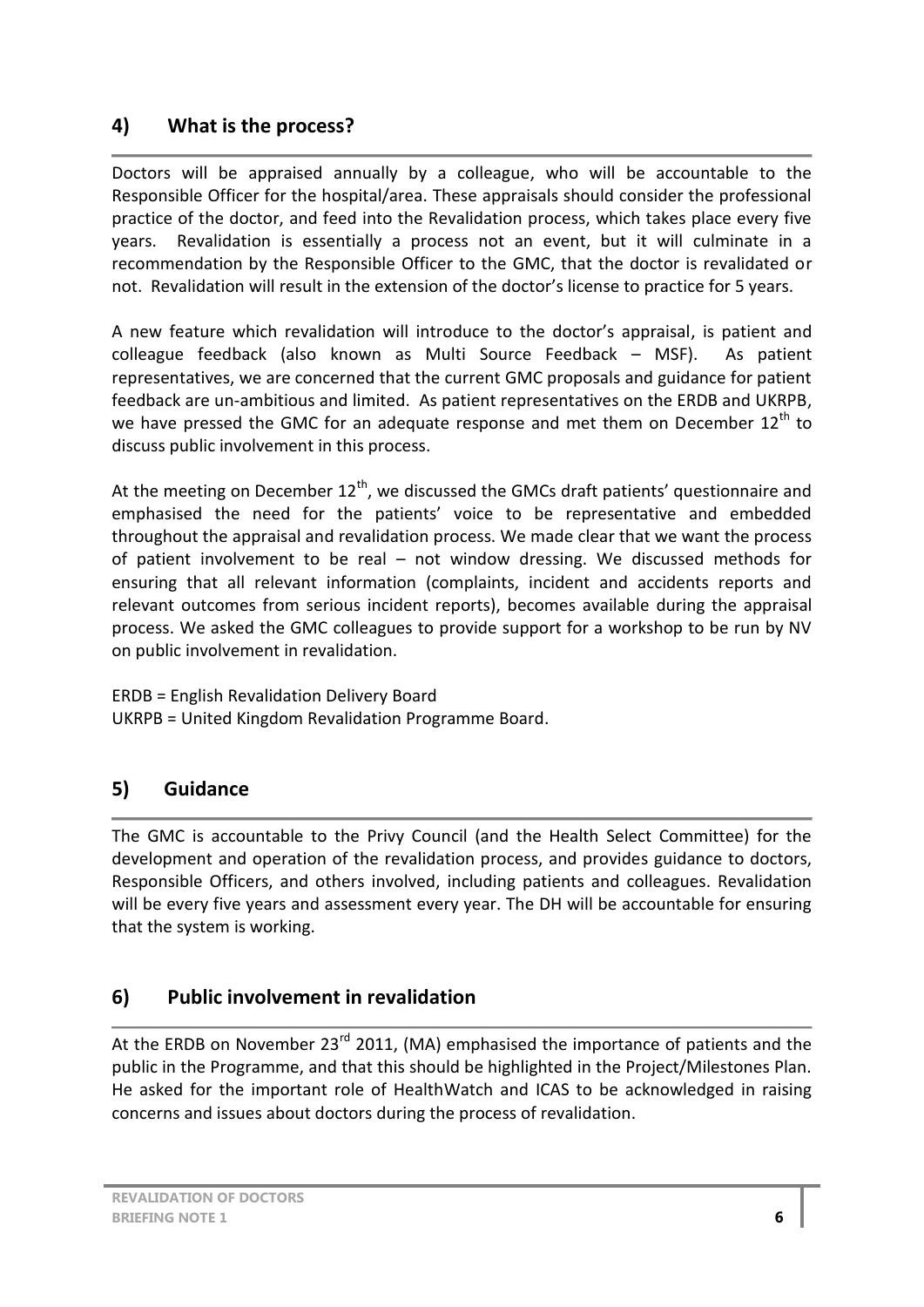At the moment, the GMC is leading on determining how the patient's view is determined, and providing guidance. <http://www.gmc-uk.org/doctors/revalidation/9262.asp> <http://www.gmc-uk.org/doctors/revalidation/9575.asp>

Patients are in the strong position to assess doctors because they collectively observe practice throughout the doctor's career. We believe systems are needed to enable patients to talk about their experiences and to support more effective evaluation.

LINks can catalyse the process now by writing to local Trusts and asking for details about the progress of the local revalidation process.

MA has met Maree Barnett Head of **Revalidation** at Department of Health England to discuss this issue and will meet with Allan Coffey from the Revalidation Support Team to discuss the PPI issues in more detail.

#### **7) Locum doctors**

There will be difficult issues with the appraisal and revalidation of locum doctors and doctors who work exclusively in the private sector as lone practitioners. This issue will be especially problematic in London

# **8) National Quality Board (NQB)**

A report on progress with revalidation went to the National Quality Board on December  $15<sup>th</sup>$ 2011, where Sally Brearley (Healthlink/NALM), raised the issue of public involvement in revalidation. Quality Accounts will be used to as a local measure of progress towards revalidation. A report from the NQB will follow.

#### **9) Shortages of Assessors**

There is currently a shortage of assessors to carry out appraisals in some areas, and this may get worse because the assessors role can be onerous, especially if those being appraised are unco-operative. Work needs to be done to agree a process for dealing with doctors who will not submit to appraisal.

# **10) Readiness survey (ORSA)**

This has shown that many Trusts are not sufficiently prepared. The Organisational Readiness Self Assessment (ORSA) exercise was designed by the NHS Revalidation Support Team (RST) to help designated bodies in England, as defined in The Medical Profession (Responsible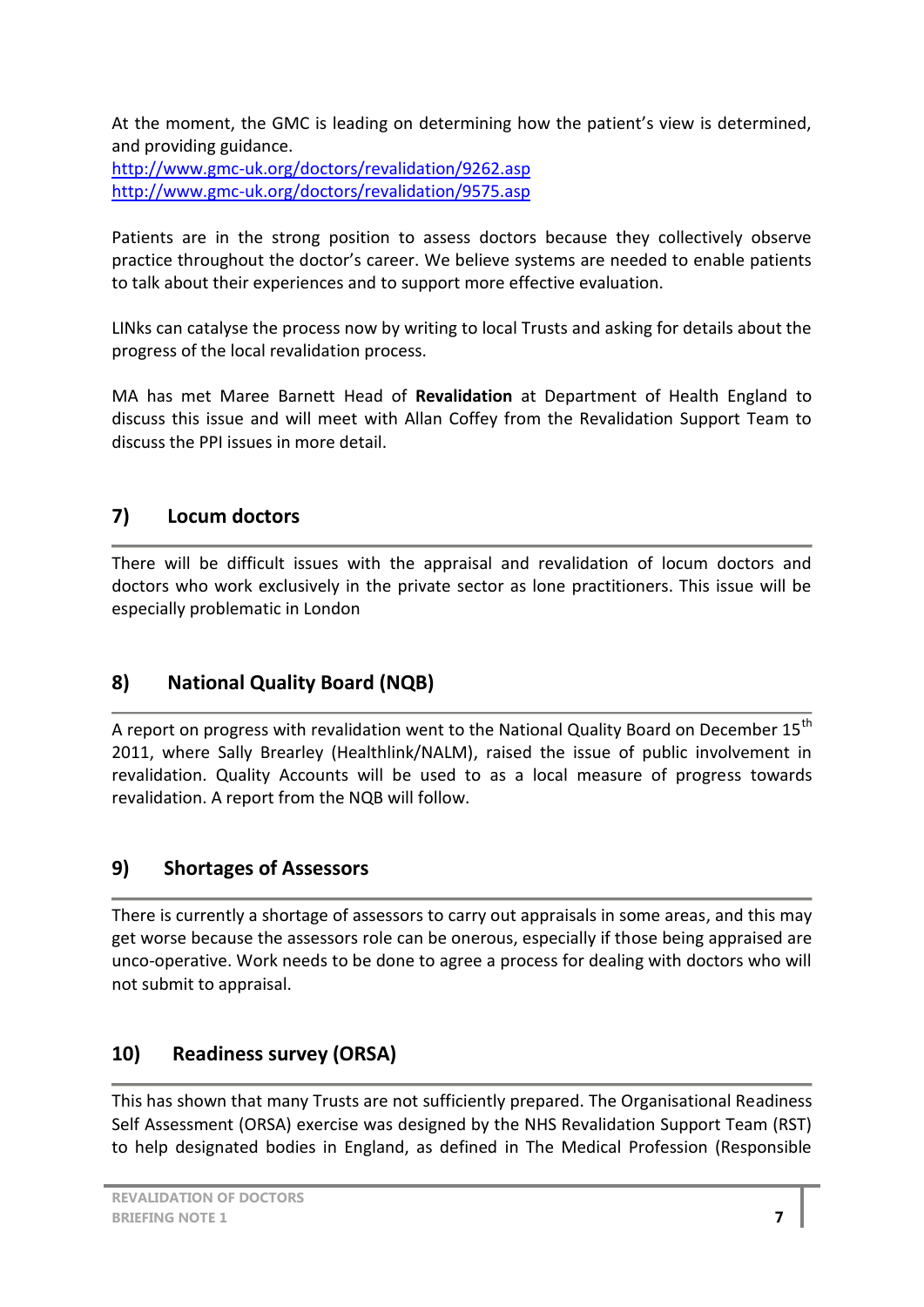Officers) Regulations 2010, to develop their systems and processes in preparation for the implementation of revalidation.

The exercise is a two-stage process and was approved by the England Revalidation Delivery Board (ERDB) in February 2011.

- The first stage, completed by designated bodies in April/May 2011 (for the year ending 31 March 2011), has given an indication of the state of preparation for revalidation and helped to prioritise development needs.
- The second stage repeats the exercise in April/May 2012 (for the year ending 31 March 2012), to inform the Secretary of State's decision regarding commencement of revalidation.
- More work needs to be done to develop objective criteria for appraisal and revalidation.

|                      | <b>Number</b><br><b>of</b><br>returns<br>received | Number of known<br>designated bodies | Percentage<br>responses |
|----------------------|---------------------------------------------------|--------------------------------------|-------------------------|
| East Midlands        | 27(33)                                            | 37(33)                               | 73% (100%)              |
| East of England      | 48 (45)                                           | 50(45)                               | 96% (100%)              |
| London               | 115 (114)                                         | 167 (145)                            | 69% (79%)               |
| North East           | 28(23)                                            | 29(25)                               | 97% (92%)               |
| North West           | 76 (69)                                           | 76 (75)                              | 100% (92%)              |
| South Central        | 36(41)                                            | 44 (41)                              | 82% (100%)              |
| South East Coast     | 50 $(47)$                                         | 55 (49)                              | 91% (96%)               |
| South West           | 47 (46)                                           | 64 (47)                              | 73% (98%)               |
| <b>West Midlands</b> | 53 (48)                                           | 56 (50)                              | 95% (96%)               |
| Yorkshire and Humber | 37(41)                                            | 48 (52)                              | 77% (79%)               |
| <b>Total</b>         | 517 (507)                                         | 626 (562)                            | 83% (90%)               |

#### **ORSA response rates**

# **11) Role of the CQC**

The CQC has a crucial role to play in the preparation for revalidation, but progress is slow. The Board did not think it was appropriate to place the CQC's lack of progress on the Risk Register. NALM will seek information from CQC about their progress.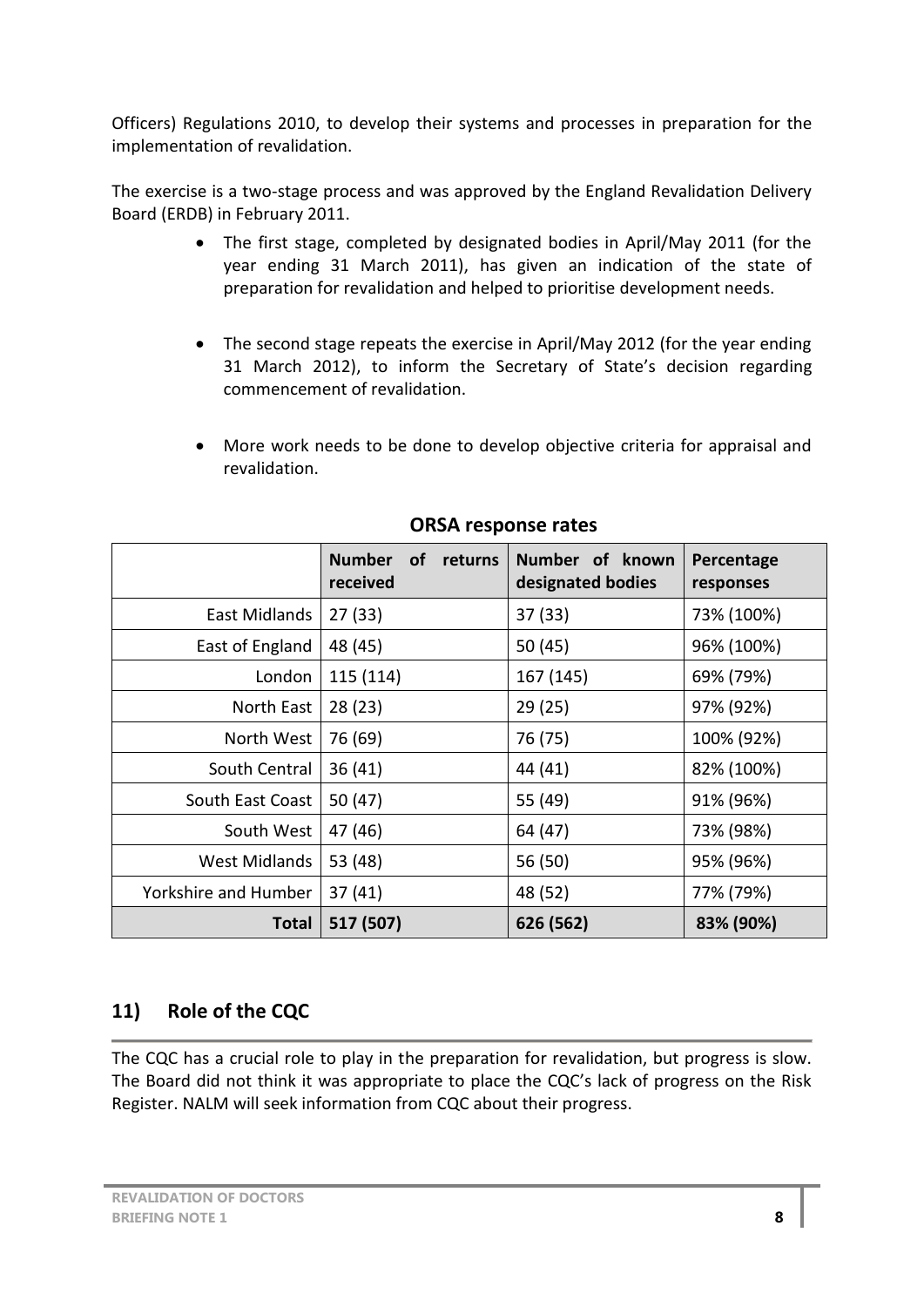#### **12) Key organisations supporting revalidation**

Collaborative work between the Department of Health, GMC, CQC, NQB, Medical Directors, NPSA and Monitor, will be crucial in ensuring that appraisal and revalidation is effective. Monitor and CQC will be invited to join the English Delivery Board (ERDB).

# **13) Access to information for patients' groups**

MA proposed at the ERDB that patients should have access to information about the progress made by Trusts in the revalidation process, so that they can exercise choice about which doctor they wish to receive treatment from  $-$  e.g. has the doctor submitted to the process and are they required to take action to improve their performance. This proposal was not supported, but some data will be produced by Dr Fosters.

# **14) Volume of appraisals in NHS Trusts**

NHS Trusts may have up to 1500 doctors to appraise annually and must, therefore, appraise about 30 doctors each week.

# **15) Remediation**

This is the process to support doctors who have been identified as having performance problems, and need help and advice to improve their practice. A regional approach is being considered for doctors needing support.

# **16) National Clinical Assessment Service (NCAS)**

In the most serious cases of poor practice, the **NCAS** works with the doctor to determine if she or he will benefit from retraining, or should be removed from the GMC Register. NCAS (National Clinical Assessment Service), is currently housed with the NPSA and will move to NICE in 2012 for a year.

<http://www.ncas.npsa.nhs.uk/accessing-case-services/case-services-overview/> <http://www.ncas.npsa.nhs.uk/>

End

Your comments and proposals welcome

**Malcolm Alexander – NV/NALM Stephen Fisher – NV/ Repetitive Strain Injury (RSI) Action**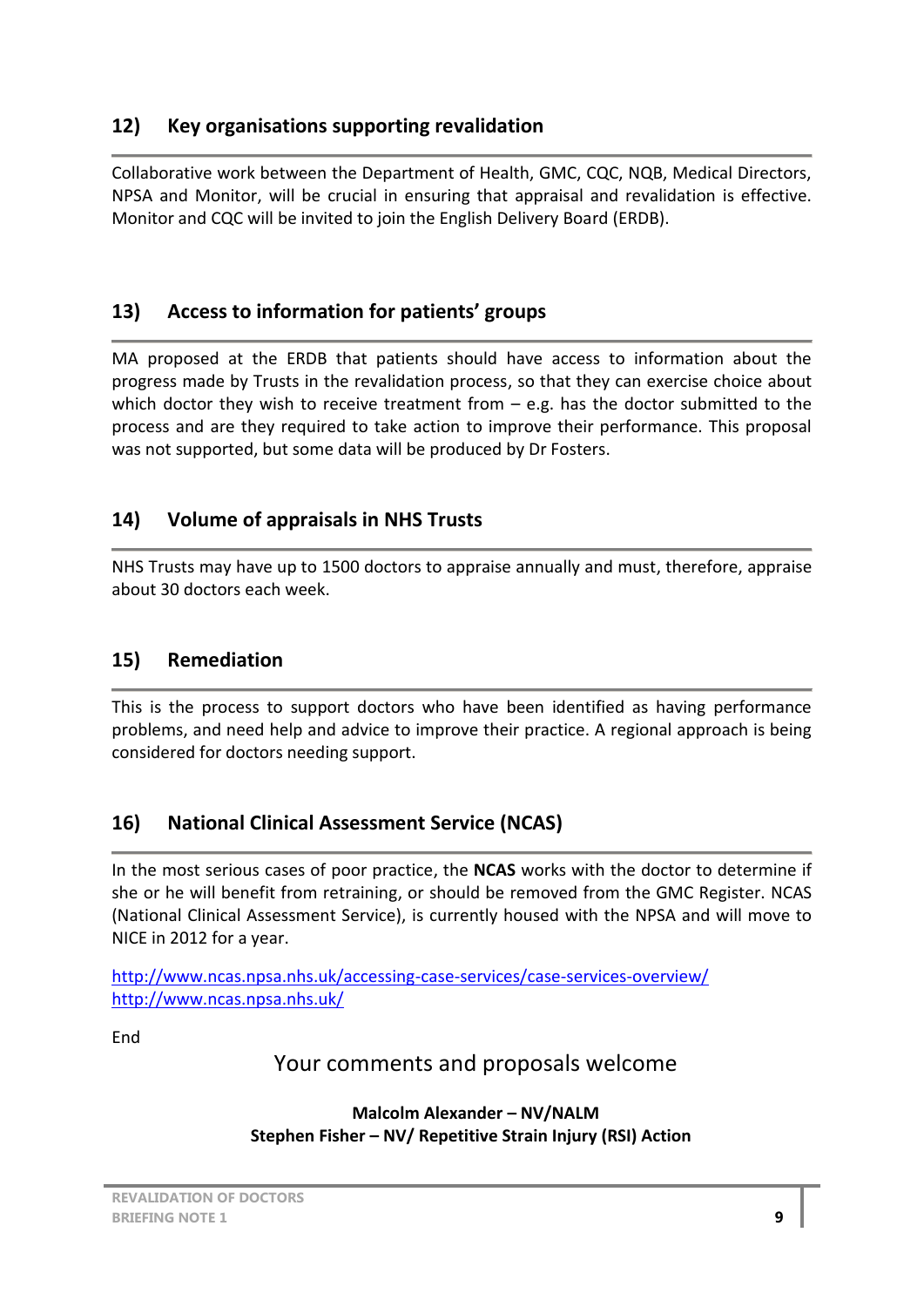# **Appendix**

| From:    | Steve Fisher [mailto:steversi@talktalk.net] |
|----------|---------------------------------------------|
| Sent:    | Wednesday, October 05, 2011 07:30 PM        |
| To:      | Philip Finn (GMC)                           |
| $Cc$ :   | Jon Billings (GMC)                          |
| Subject: | RE: Patient information on GMC website      |

Dear Philip (and Jon)

I've now had an opportunity to look at the references on the GMC website, and I have to say that I'm not convinced that it is adequate. I don't know when the various pieces of information were placed on the GMC website, and whether this was before the Select Committee took evidence for the fourth report of the 2010-2011 session<sup>1</sup>, which was printed in February 2011. Reading the evidence submitted and the Committees views in paragraph 48 to 53, it seems to me that the references on the GMC website pre-date the select committee report. If that is the case can you advise what GMC has done in response to the select committee report?

The select committee report considered that patient feedback only once during a five-year cycle is un-ambitious and insufficient, and yet that is all that is required in Ref 5 (see below).

I would appreciate any further information that you can provide, but I can only conclude from the information seen thus far that much more work is required on patient feedback, in clearly identifying the principles of patient feedback, the frequency and manner of patient feedback, and guidance and further information for patients involved in doctor's revalidation.

#### **1 General GMC information for patients:**

[http://www.gmc-uk.org/information\\_for\\_you/patients\\_and\\_public.asp](http://www.gmc-uk.org/information_for_you/patients_and_public.asp) N/a. Provides general information on the GMC, no mention of revalidation.

#### **2 Revalidation:**

 <http://www.gmc-uk.org/doctors/revalidation/9571.asp> Very top level purpose of revalidation, no specific information at all on patient feedback

#### **3 General FAQs:**

 [http://www.gmc-uk.org/doctors/revalidation/faq\\_revalidation\\_p1.asp](http://www.gmc-uk.org/doctors/revalidation/faq_revalidation_p1.asp) Lists 15 Q&A's, intended for doctors who will be revalidated, only question 9 is relevant to patients (see below), no details or principles.

 $\overline{a}$ 

<sup>&</sup>lt;sup>1</sup> HC557 [www.publications.parliament.uk/pa/cm201011/cmselect/cmhealth/557/557.pdf](Local%20Settings/Temporary%20Internet%20Files/Content.Outlook/5V6934RK/www.publications.parliament.uk/pa/cm201011/cmselect/cmhealth/557/557.pdf)